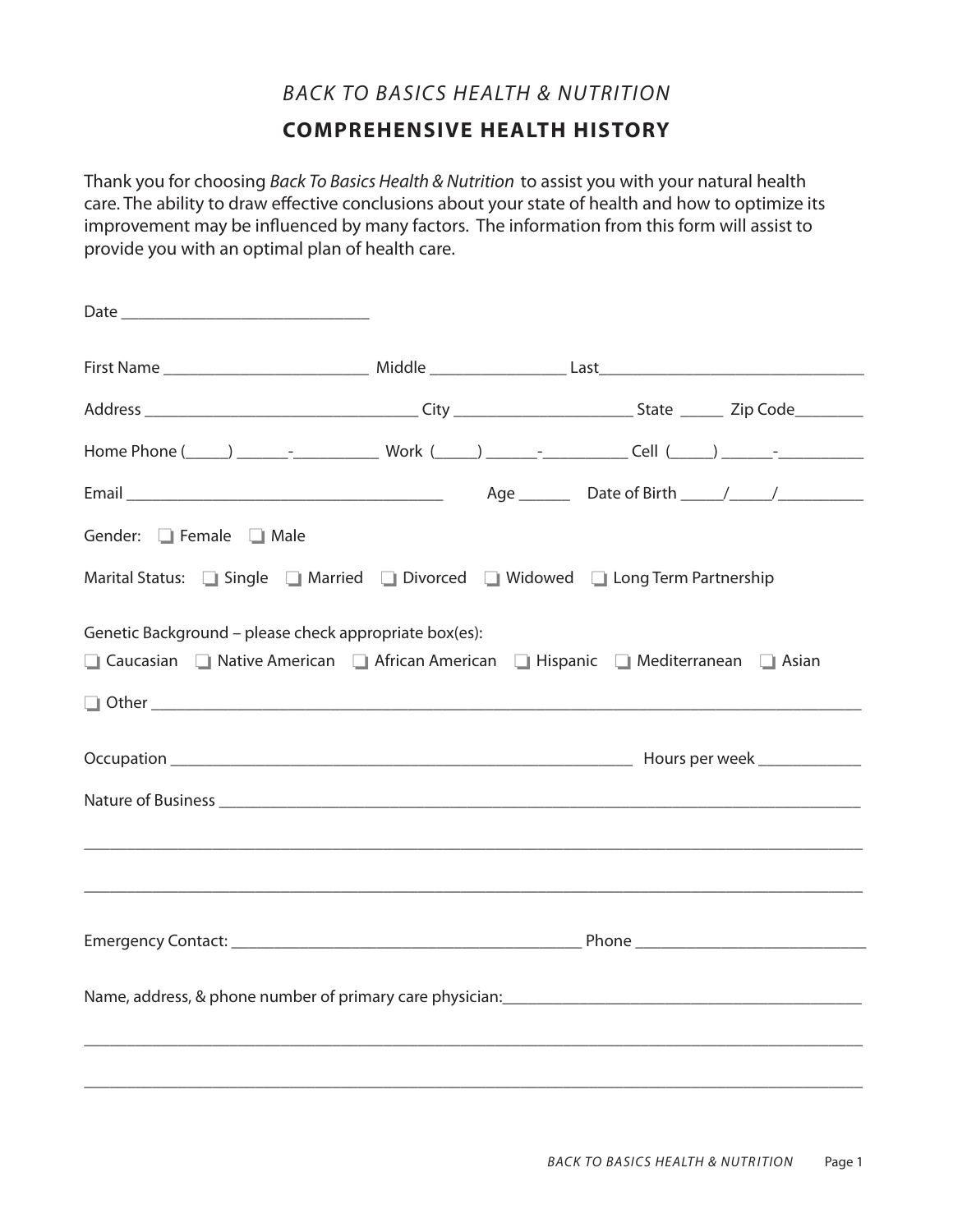# **SYMPTOMS AND AREAS OF CONCERN** Please check all that apply.

| Acne                          | Cholesterol         | Hemorrhoids          | Parkinson's Disease       |
|-------------------------------|---------------------|----------------------|---------------------------|
| ADD/ADHD                      | Circulation         | Herpes               | Perspiration              |
| <b>Adrenal Glands</b>         | Cold - Common       | Hiatal Hernia        | <b>PMS</b>                |
| Allergies                     | Cold - Temperature  | <b>Hives</b>         | Pneumonia                 |
| <b>Alzheimer's Disease</b>    | Colic<br>$\Box$     | Hormones             | Polyps                    |
| Anemia                        | Colon<br>u.         | Hyperactive          | Pregnancy                 |
| Anger                         | Constipation        | Hypertension         | Prostate                  |
| Anxiety                       | Cough               | Hyperthyroidism      | Psoriasis                 |
| Appetite                      | Cravings            | Hypoglycemia         | Rash<br>L.                |
| Arteriosclerosis              | Dandruff            | Impotence            | Reproductive              |
| Arthritis                     | Depression          | Incontinence         | Respiratory               |
| Asthma                        | <b>Diabetes</b>     | Indigestion          | Rheumatism                |
| <b>Back Pain</b>              | Diarrhea            | Insomnia             | <b>Ring Worm</b>          |
| <b>Bad Breath</b>             | Digestion           | Joint Pain           | Seizures                  |
| <b>Bed Wetting</b>            | Dizzy Spells        | Kidney Issues        | Shingles                  |
| <b>Bell's Palsy</b>           | Ear Infection       | <b>Kidney Stones</b> | <b>Sinus</b>              |
| <b>Bites</b>                  | Ear Ringing         | Laryngitis           | Skin Issues               |
| <b>Bladder</b>                | Edema               | $\Box$ Leprosy       | Snoring                   |
| Blood Pressure - High         | Emphysema           | Leukemia             | Sore Throat               |
| <b>Blood Pressure - Low</b>   | Epilepsy            | $\Box$ Liver         | Stomach                   |
| <b>Boils</b>                  | Eyesight            | $\Box$ Lung Issues   | <b>Stress</b>             |
| <b>Bones</b>                  | Fatigue             | $\Box$ Lupus         | Stroke                    |
| Breathing                     | Fever               | Lymph Glands         | Sty<br>$\Box$             |
| <b>Bronchitis</b>             | Flu<br>- 1          | Menopause            | Teething                  |
| <b>Bruises</b><br>J.          | Gallstones          | Menstrual Cramps     | $\Box$ Tennis Elbow       |
| <b>Burns</b><br>H.            | Gangrene<br>$\Box$  | $\Box$ Migraines     | $\Box$ Tonsillitis        |
| Cancer<br>J.                  | Gas<br>$\Box$       | Mononucleosis        | $\Box$ Tumors             |
| Candida<br>п.                 | Gout<br>- 1         | $\Box$ Mucous        | □ Ulcers                  |
| <b>Canker Sores</b><br>п.     | $\Box$ Gums         | $\Box$ Nails         | $\Box$ Urinary Infections |
| Carpal Tunnel                 | Hair Issues         | Nausea               | Varicose Veins            |
| Cataracts                     | Headache            | Rervousness          | $\Box$ Vertigo            |
| <b>Chest Congestion</b>       | <b>Heart Issues</b> | □ Nose Bleeds        | $\Box$ Weight             |
| Chest Pain                    | Heartburn           | $\Box$ Parasites     | $\Box$ Yeast Infections   |
| Other Symptoms/Concerns _____ |                     |                      |                           |

\_\_\_\_\_\_\_\_\_\_\_\_\_\_\_\_\_\_\_\_\_\_\_\_\_\_\_\_\_\_\_\_\_\_\_\_\_\_\_\_\_\_\_\_\_\_\_\_\_\_\_\_\_\_\_\_\_\_\_\_\_\_\_\_\_\_\_\_\_\_\_\_\_\_\_\_\_\_\_\_\_\_\_\_\_\_\_\_\_\_\_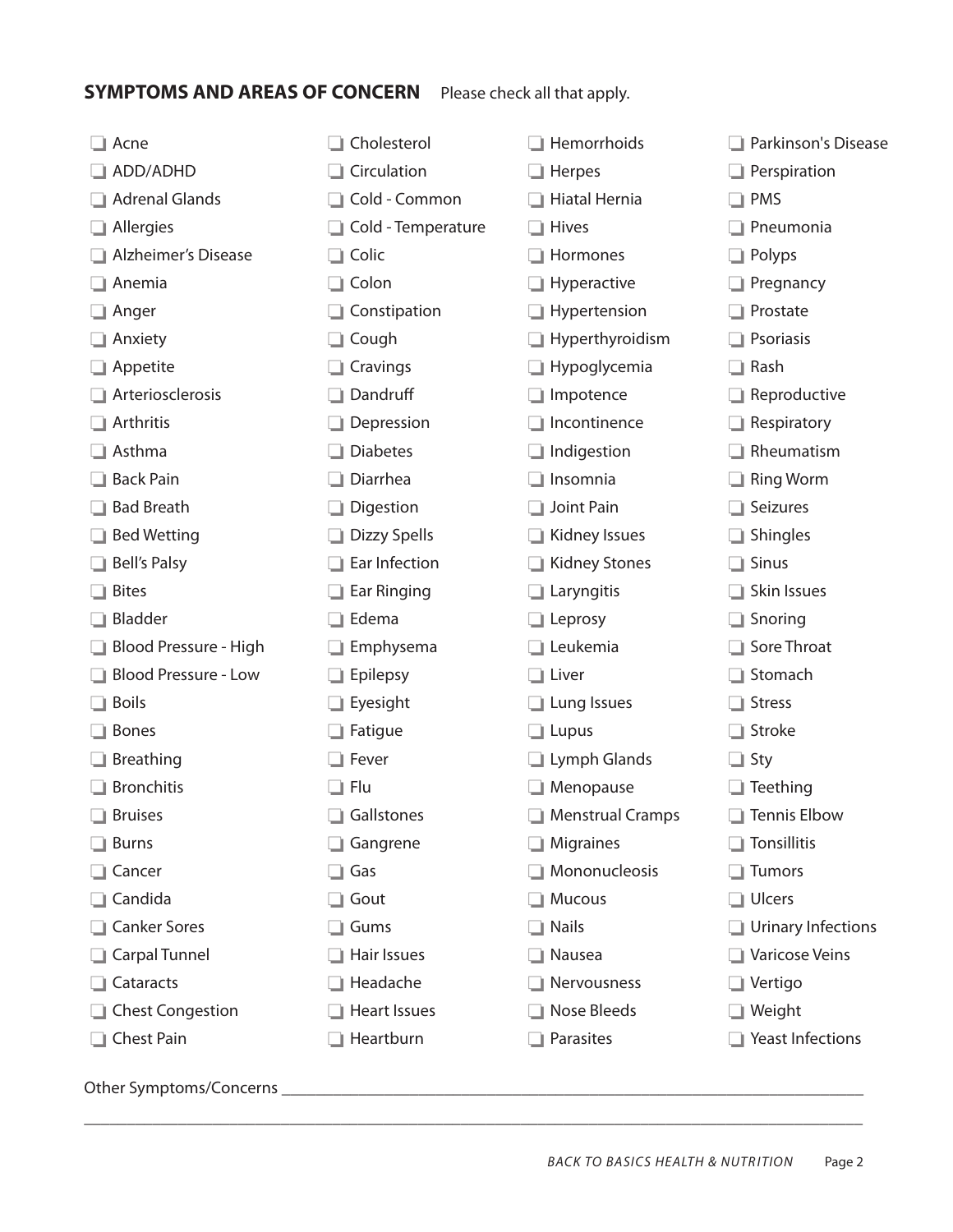### **SYMPTOMS AND AREAS OF CONCERN** (continued)

What medical diagnosis or explanation(s), if any, have been given to you for these symptoms/concerns?

\_\_\_\_\_\_\_\_\_\_\_\_\_\_\_\_\_\_\_\_\_\_\_\_\_\_\_\_\_\_\_\_\_\_\_\_\_\_\_\_\_\_\_\_\_\_\_\_\_\_\_\_\_\_\_\_\_\_\_\_\_\_\_\_\_\_\_\_\_\_\_\_\_\_\_\_\_\_\_\_\_\_\_\_\_\_\_\_\_\_\_

\_\_\_\_\_\_\_\_\_\_\_\_\_\_\_\_\_\_\_\_\_\_\_\_\_\_\_\_\_\_\_\_\_\_\_\_\_\_\_\_\_\_\_\_\_\_\_\_\_\_\_\_\_\_\_\_\_\_\_\_\_\_\_\_\_\_\_\_\_\_\_\_\_\_\_\_\_\_\_\_\_\_\_\_\_\_\_\_\_\_\_

\_\_\_\_\_\_\_\_\_\_\_\_\_\_\_\_\_\_\_\_\_\_\_\_\_\_\_\_\_\_\_\_\_\_\_\_\_\_\_\_\_\_\_\_\_\_\_\_\_\_\_\_\_\_\_\_\_\_\_\_\_\_\_\_\_\_\_\_\_\_\_\_\_\_\_\_\_\_\_\_\_\_\_\_\_\_\_\_\_\_\_

\_\_\_\_\_\_\_\_\_\_\_\_\_\_\_\_\_\_\_\_\_\_\_\_\_\_\_\_\_\_\_\_\_\_\_\_\_\_\_\_\_\_\_\_\_\_\_\_\_\_\_\_\_\_\_\_\_\_\_\_\_\_\_\_\_\_\_\_\_\_\_\_\_\_\_\_\_\_\_\_\_\_\_\_\_\_\_\_\_\_\_

What physician or health care providers (alternative practitioners) have you seen for these conditions?

#### **MEDICATIONS**

| List all medications - include all over the counter non-prescription drugs. |                     |                     |        |  |  |
|-----------------------------------------------------------------------------|---------------------|---------------------|--------|--|--|
| <b>Medication Name</b>                                                      | <b>Date Started</b> | <b>Date Stopped</b> | Dosage |  |  |
|                                                                             |                     |                     |        |  |  |
|                                                                             |                     |                     |        |  |  |
|                                                                             |                     |                     |        |  |  |
|                                                                             |                     |                     |        |  |  |
|                                                                             |                     |                     |        |  |  |
|                                                                             |                     |                     |        |  |  |
|                                                                             |                     |                     |        |  |  |

| List all vitamins, minerals, and any nutritional supplements that you are taking now. |                     |                     |               |  |  |
|---------------------------------------------------------------------------------------|---------------------|---------------------|---------------|--|--|
| <b>Type</b>                                                                           | <b>Date Started</b> | <b>Date Stopped</b> | <b>Dosage</b> |  |  |
|                                                                                       |                     |                     |               |  |  |
|                                                                                       |                     |                     |               |  |  |
|                                                                                       |                     |                     |               |  |  |
|                                                                                       |                     |                     |               |  |  |
|                                                                                       |                     |                     |               |  |  |
|                                                                                       |                     |                     |               |  |  |
|                                                                                       |                     |                     |               |  |  |

| Are you allergic to any medication, vitamin, mineral, or other nutritional supplement? $\Box$ Yes $\Box$ No |  |  |
|-------------------------------------------------------------------------------------------------------------|--|--|
|-------------------------------------------------------------------------------------------------------------|--|--|

\_\_\_\_\_\_\_\_\_\_\_\_\_\_\_\_\_\_\_\_\_\_\_\_\_\_\_\_\_\_\_\_\_\_\_\_\_\_\_\_\_\_\_\_\_\_\_\_\_\_\_\_\_\_\_\_\_\_\_\_\_\_\_\_\_\_\_\_\_\_\_\_\_\_\_\_\_\_\_\_\_\_\_\_\_\_\_\_\_\_\_

If yes, please list: \_\_\_\_\_\_\_\_\_\_\_\_\_\_\_\_\_\_\_\_\_\_\_\_\_\_\_\_\_\_\_\_\_\_\_\_\_\_\_\_\_\_\_\_\_\_\_\_\_\_\_\_\_\_\_\_\_\_\_\_\_\_\_\_\_\_\_\_\_\_\_\_\_\_\_\_\_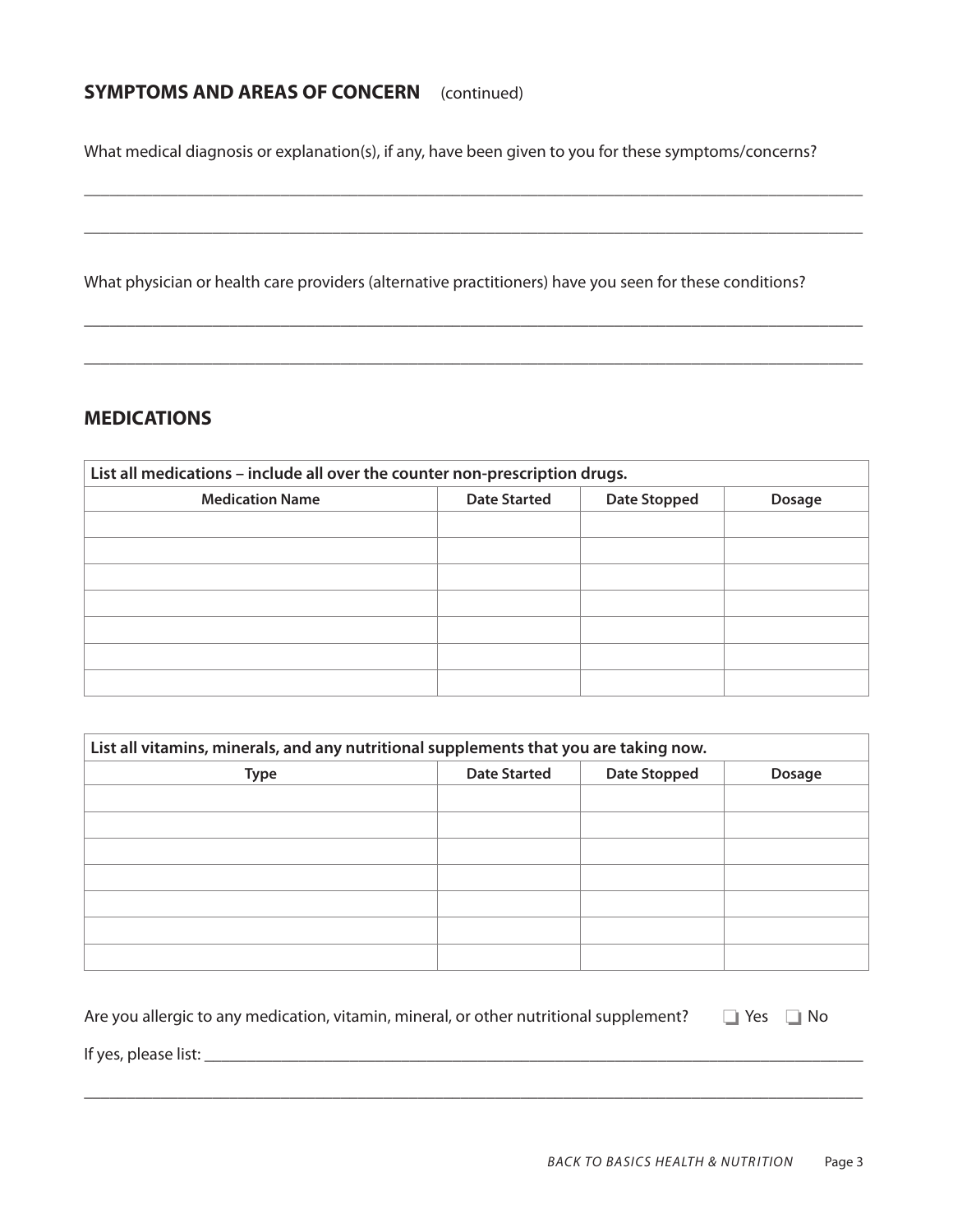#### **NUTRITIONAL**

|                                    |                                                                   | Do you currently follow a special diet or nutritional program? $\Box$ Yes $\Box$ No    |                                                                                                                |
|------------------------------------|-------------------------------------------------------------------|----------------------------------------------------------------------------------------|----------------------------------------------------------------------------------------------------------------|
| Are you any of the following:      |                                                                   |                                                                                        |                                                                                                                |
|                                    |                                                                   |                                                                                        | □ Paleo □ Diabetic □ Dairy Restricted □ Vegetarian □ Vegan □ Blood Type Diet □ Keto                            |
|                                    |                                                                   |                                                                                        |                                                                                                                |
|                                    | Is there is anything special about your diet:                     |                                                                                        |                                                                                                                |
|                                    |                                                                   | Do you have symptoms immediately after eating, such as belching, bloating, hives, etc? | $\Box$ Yes<br>$\Box$ No                                                                                        |
|                                    |                                                                   |                                                                                        |                                                                                                                |
|                                    | Does skipping meals greatly affect you? $\Box$ Yes $\Box$ No      |                                                                                        |                                                                                                                |
|                                    | Do you have an aversion to certain foods? $\Box$ Yes $\Box$ No    |                                                                                        |                                                                                                                |
|                                    |                                                                   |                                                                                        |                                                                                                                |
|                                    |                                                                   |                                                                                        | How much of the following do you consume? (1D=once daily, 2W=twice a week, 3M=three times a month)             |
|                                    |                                                                   |                                                                                        |                                                                                                                |
|                                    |                                                                   |                                                                                        |                                                                                                                |
|                                    |                                                                   |                                                                                        |                                                                                                                |
| <b>LIFESTYLE</b>                   |                                                                   |                                                                                        |                                                                                                                |
| Do you smoke? $\Box$ Yes $\Box$ No |                                                                   |                                                                                        |                                                                                                                |
|                                    |                                                                   |                                                                                        |                                                                                                                |
|                                    | Are you exposed to 2nd hand smoke regularly? $\Box$ Yes $\Box$ No |                                                                                        |                                                                                                                |
|                                    |                                                                   |                                                                                        |                                                                                                                |
|                                    |                                                                   |                                                                                        | Average number of hours that you sleep at night? $\Box$ less than 6 $\Box$ 6-8 $\Box$ 8-10 $\Box$ more than 10 |